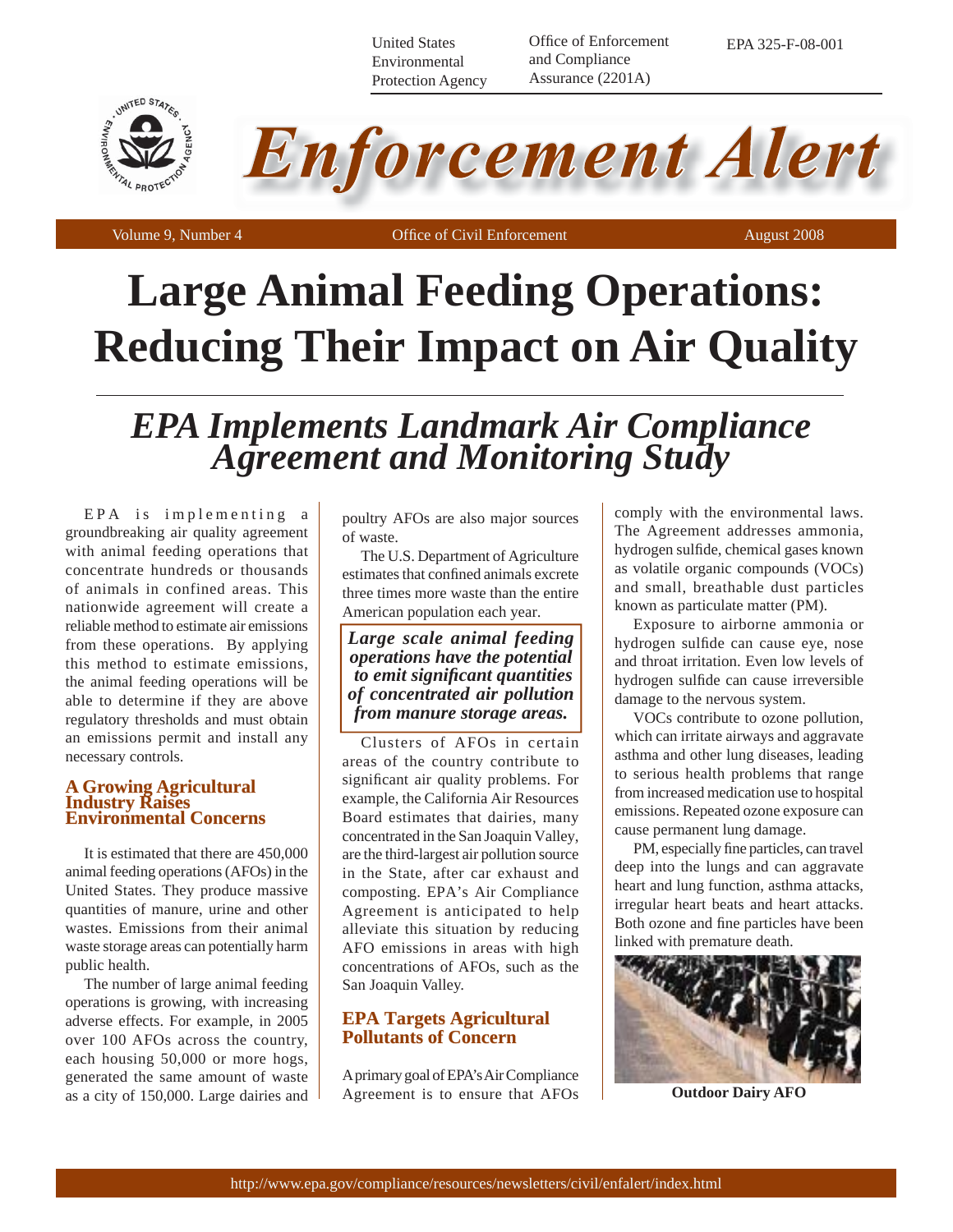## *Enforcement Alert*

### **Background**

AFOs are subject to permitting requirements under the Clean Air Act (CAA) if their emissions reach specified thresholds, as well as reporting requirements under the Comprehensive Environmental Response, Compensation, and Liability Act (CERCLA) and the Emergency Planning and Community Right-to-Know Act (EPCRA).

Enforcing these requirements at AFOs has been difficult because there are no industry-wide, scientifically sound methods for estimating AFO air emissions and direct measurements of these emissions are expensive. EPA's enforcement actions under the CAA against Buckeye Egg Farm and Premium Standard Farms exemplify the problem. Although the actions were ultimately successful, the lack of an industry-wide method for assessing emissions meant EPA had to conduct extensive and expensive air monitoring at each facility to establish the violations. The cases took many years to resolve.

EPA commissioned the National Academy of Sciences (NAS) to analyze what methodology would effectively assess AFO emissions. NAS concluded that there were no industrywide, scientifically credible ways to estimate emissions. The problem was that emissions vary from facility to facility depending on many factors, such as the number of animals confined, the species, type of feed, manure handling and storage practices, barn ventilation methods, and climate.

EPA determined that a comprehensive approach was needed that would both address the critical data gaps on AFO emissions by establishing the monitoring study recommended by NAS, and bring the industry as a whole into compliance with the CAA, CERCLA and EPCRA.

The Air Compliance Agreement is this comprehensive approach. The Agreement employs the type of monitoring study recommended by NAS and will result in the development of sound, nationallyapplicable measurement methods for AFO emissions. The Agreement also creates legally binding enforcement obligations with respect to the compliance status of participating AFOs. All AFOs that signed the Agreement will measure their emissions using the methodology developed from the study and must apply for permits if they trigger the emissions thresholds.

## **Agreement: Highlights**

The Agreement requires the nearly 2,600 participating AFOs to pay a civil penalty for potential past and ongoing violations, to fund the national air emissions monitoring study, and to make their facilities available for monitoring. The AFOs also committed to take all necessary steps to come into compliance with the CAA and applicable reporting requirements.

The monitoring study began in June 2007 to measure air pollutant releases at 24 sites in nine states over a two-year period. This data will be made available to the public. Within 18 months of the study's completion in 2009, EPA will develop and publish air emission estimating methodologies for these types of facilities. An independent science advisor is conducting the monitoring study and selected the representative facilities where emissions will be tracked.

Participating AFOs that comply with the Agreement will not be sued by the United States for past or ongoing violations under the CAA, CERCLA or EPCRA.



**Indoor Dairy AFO**

The participating facilities must use the results of the monitoring study to determine their level of emissions, apply for one or more permits if their emissions are above regulatory levels, and install any pollution controls required by law. The facilities must also agree not to contest the study's results. Failure to fulfill any of these commitments revokes EPA's commitment not to sue the facility for environmental violations covered under the Agreement.

#### **Air Agreement Essentials**

#### *Goals*:

• Ensure compliance with CAA, CERCLA, and EPCRA requirements.

•Reduce air pollution.

•Create a national methodology for estimating AFO air emissions

#### *Participation*:

•Nearly 2,600 participants representing nearly 14,000 facilities in 42 states.

•Facilities in the pork, dairy, egglaying and broiler chicken sectors nationwide, complete in 2009.

#### *Penalties*:

•Requires payment of over \$2.8 million dollars in total civil penalties

Disclaimer: This document attempts to clarify in plain language some EPA provisions. Nothing in this Enforcement Alert revises or replaces any regulatory provision in the cited part, or any other part of the Code of Federal Regulations, the Federal Register, or the Clean Air Act, the Comprehensive Environmental Response, Compensation and Liability Act or the Emergency Planning and Community Right-To-Know Act. For more information go to: www.epa.gov/compliance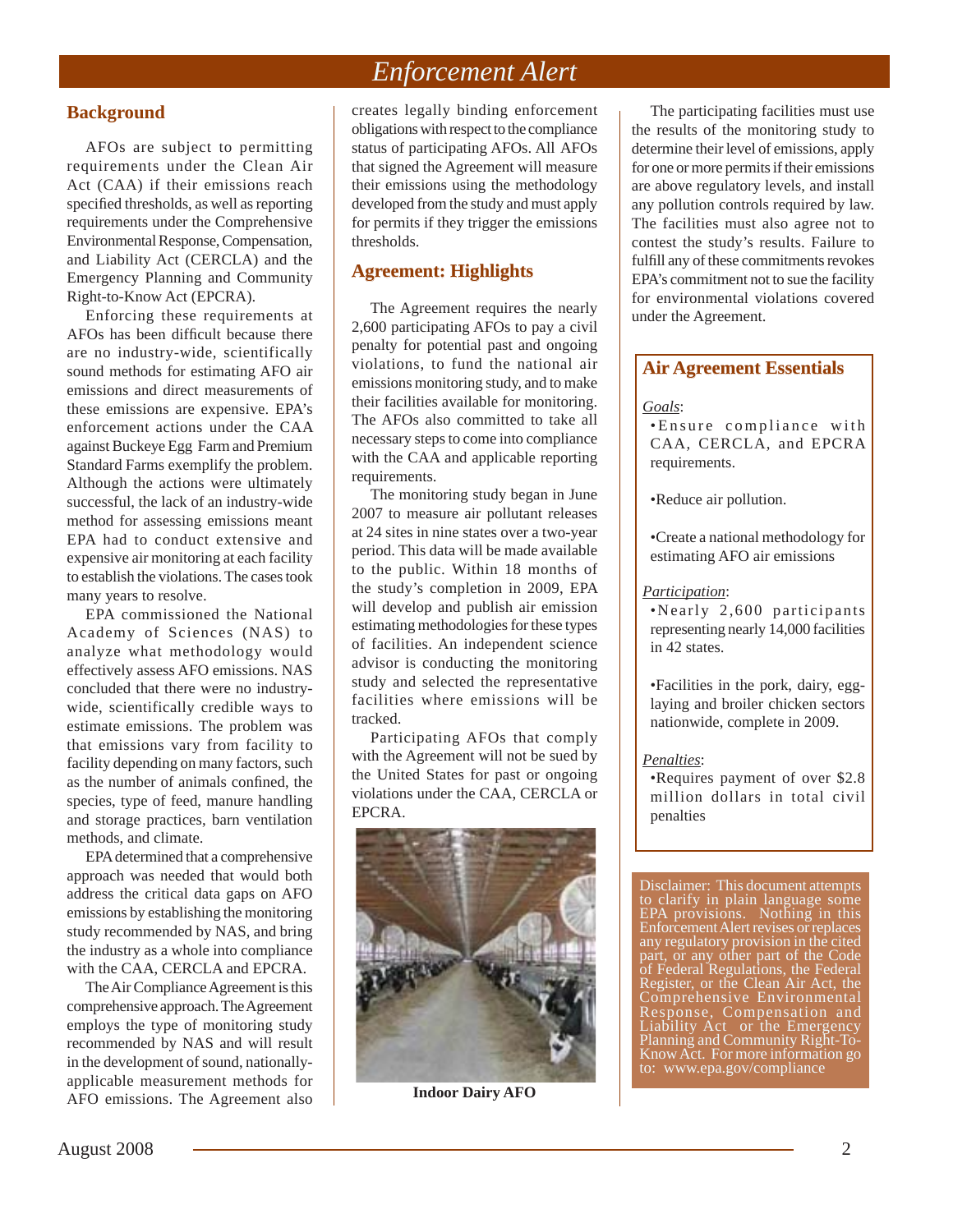## *Enforcement Alert*

## **National Air Emissions Monitoring Study Highlights**

- Developed by EPA and representatives from the AFO industry, states and local regulatory agencies, and environmental groups.
- Funded by industry at a cost of approximately \$14.8 million.
- Conducted by an independent third party.
- Covers all major types of swine, dairy and poultry facilities.
- Monitoring to occur at 24 sites in nine states nationwide.
- Will continue for two years to account for weather and other conditions.
- Began in Spring 2007; to be complete in 2009.
- Air emissions will be measured for four pollutants:
	- Ammonia
	- Hydrogen sulfide
	- Particulate matter
	- Volatile organic compounds



**Indoor Swine AFO**



**Barn exhaust fans generate visible air emission from an egg-laying facility**